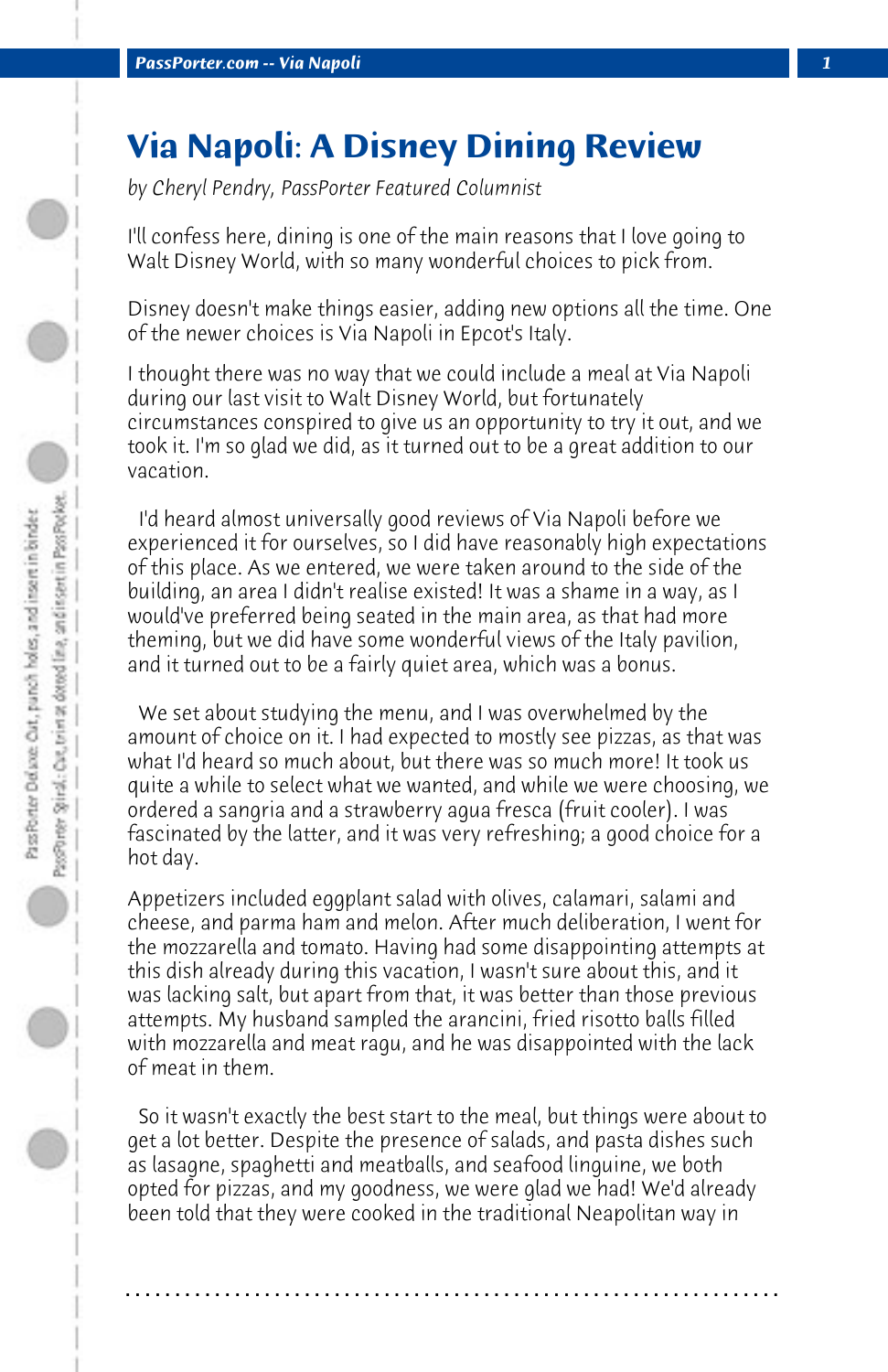*PassPorter.com -- Via Napoli (continued) 2*

wood-fired ovens, but to be honest, I took that to be Disney spiel, and wasn't expecting what we ordered to be any different to any other pizza, but how wrong you can be!

 It really was the most amazing thing I'd ever tasted, and so light, very different to the takeaway pizzas we get at home. There's a great selection here, with signature pizzas including four cheese; ham and melon; pepperoni; tomato, mozzarella and vegetables; and Four Seasons--eggplant, artichokes, parma ham, and mushrooms. I ordered the funghi pizza with portobello and crimini mushrooms, while my husband went for a Build Your Own. The Build Your Own comes with an impressive selection of 15 options to put on your tomato, mozzarella and basil base. My recommendation is to definitely try the pizza here, as we absolutely loved it. On the pizza alone, we'll be coming back to Via Napoli again.

 I will say that it's not a cheap table-service option, with lunchtime prices for individual-size signature pizzas \$18, while the individual-size Build Your Own starts from a base price of \$16, with each additional topping \$2. [Large pies that serve 2-3 starts at \$28, and "Mezzo Metro" (half-a-meter) pies for 3-5 start at \$39.] Parmagiana and pasta dishes cost even more, and the average appetizer costs \$8. As a result, if you're on the Disney Dining Plan, this is a good use for one table service credit.

 After we'd finished our pizzas--we were far too stuffed to sample any of the desserts on offer!--we took a quick tour of the restaurant. It's very light and [airy in here, and I absolutely adored the pizz](http://www.passporter.com/articles/cheryl-pendry-featured-columnist.asp)a ovens called Stromboli, Vesuvio, and Etna (for the famous Italian volcanos), and it was fascinating to see the chefs creating those amazing pizzas, right in front of our eyes. I was mesmerized by the scene, and stood watching for some time. All around the dining room were reminders of the Italian setting, with posters on the wall, and small mosaics, depicting Italy, on some of the tables.

 All in all, Via Napoli is a wonderful addition to the dining options at Disney, and one that we'll certainly be returning to time and time again, particularly whenever we want to get a mouth-wateringly good pizza!

*About The Author: Cheryl and husband Mark live in England and love to travel, particularly to America. They are in the process of visiting every Disney theme park around the world, having already been to Disneyland Resort Paris, Hong Kong Disneyland and both American Disney resorts. They are now planning for their trip to Japan in the spring to visit the Tokyo Disney Resort.* Click here to view more of Cheryl's articles!

**. . . . . . . . . . . . . . . . . . . . . . . . . . . . . . . . . . . . . . . . . . . . . . . . . . . . . . . . . . . . . . . . . .**